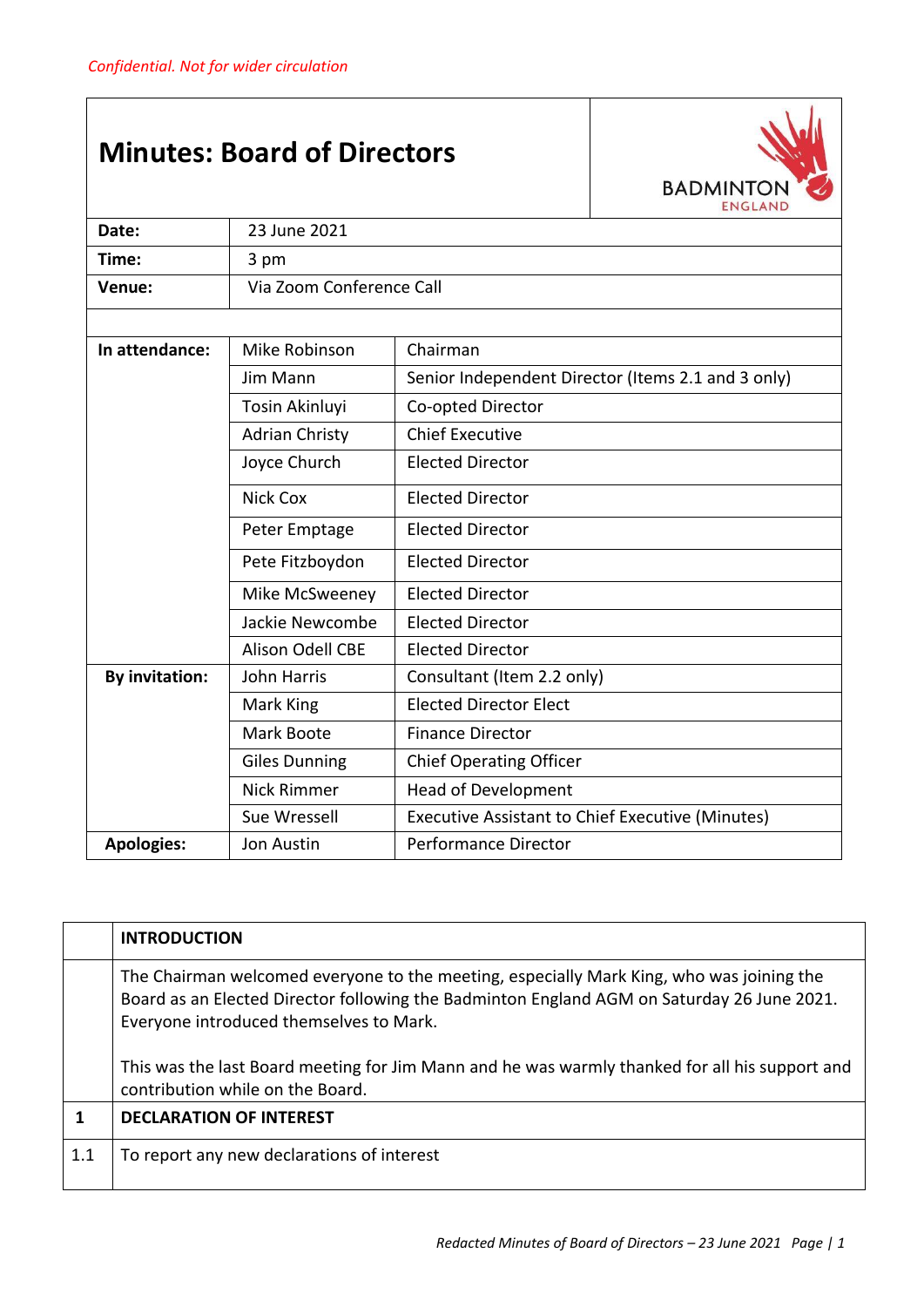|                | There were no new declarations of interest.                                                                                                                                                                                                                                                                                                                                                                                                     |  |
|----------------|-------------------------------------------------------------------------------------------------------------------------------------------------------------------------------------------------------------------------------------------------------------------------------------------------------------------------------------------------------------------------------------------------------------------------------------------------|--|
| $\overline{2}$ | <b>GOVERNANCE</b>                                                                                                                                                                                                                                                                                                                                                                                                                               |  |
| 2.1            | To receive the revised Disciplinary Regulations                                                                                                                                                                                                                                                                                                                                                                                                 |  |
|                | The Board received the three documents: The revised Disciplinary Regulations that had been<br>combined with the Child Protection Disciplinary Procedures and appendices; the Badminton<br>England Disciplinary Regulations Sanctions Guidance and the Badminton England Volunteer<br>Grievance Procedure.                                                                                                                                       |  |
|                | The following additional points and comments were noted:                                                                                                                                                                                                                                                                                                                                                                                        |  |
|                | Thanks were given to the team and those on the Disciplinary Committee for their work in<br>$\bullet$<br>reviewing the documents.                                                                                                                                                                                                                                                                                                                |  |
|                | Ray Marley, an independent voluntary member of the Badminton England Case<br>$\bullet$<br>Management Group and an independent safeguarding consultant undertook a review of<br>the safeguarding and case management procedures on completion of two very complex<br>safeguarding cases. All of his recommendations had been incorporated into the<br>Regulations.                                                                               |  |
|                | The updated Disciplinary Regulations have been written in consultation with members of<br>the Disciplinary Committee and Case Management Group and County Badminton<br>Associations. The consultation was also posted on the Badminton England website and<br>open for anyone to provide written comments.                                                                                                                                      |  |
|                | The revised Regulations would provide for Badminton England to publish all suspensions<br>$\bullet$<br>on the governance section of its website and this was widely welcomed during the<br>consultation process.                                                                                                                                                                                                                                |  |
|                | Publication on the website was in addition to the standard process already in place of<br>notification being sent to those who need to know, ie the County, clubs and venues<br>where that person worked/played.                                                                                                                                                                                                                                |  |
|                | The Regulations will be placed on the website and will be circulated to all member<br>organisations and individual members. (ACTION: NR)                                                                                                                                                                                                                                                                                                        |  |
|                | It was recognised that coaches are required to sign up to a Code of Conduct when they<br>$\bullet$<br>join Badminton England and, as such, individual members would receive a copy of the<br>new Regulations. However, it was agreed that a link would be sent to them so that they<br>could review the new Regulations and they, together with other key volunteers, would<br>also be encouraged to review the revised sanctions. (ACTION: NR) |  |
|                | Exploration was being undertaken about renewal of membership sign-up so that review<br>and acceptance of the Disciplinary Regulations could be included at that point.<br>The Terms of Reference for the Disciplinary Committee and the Case Management Group<br>would be brought to the Board, together with a chart as to how they work together.                                                                                             |  |
|                | (ACTION: NR)<br>GD to give consideration to the position on the website for safeguarding information.                                                                                                                                                                                                                                                                                                                                           |  |
|                | Decision:<br>a) The Board approved the revised Disciplinary Regulations.                                                                                                                                                                                                                                                                                                                                                                        |  |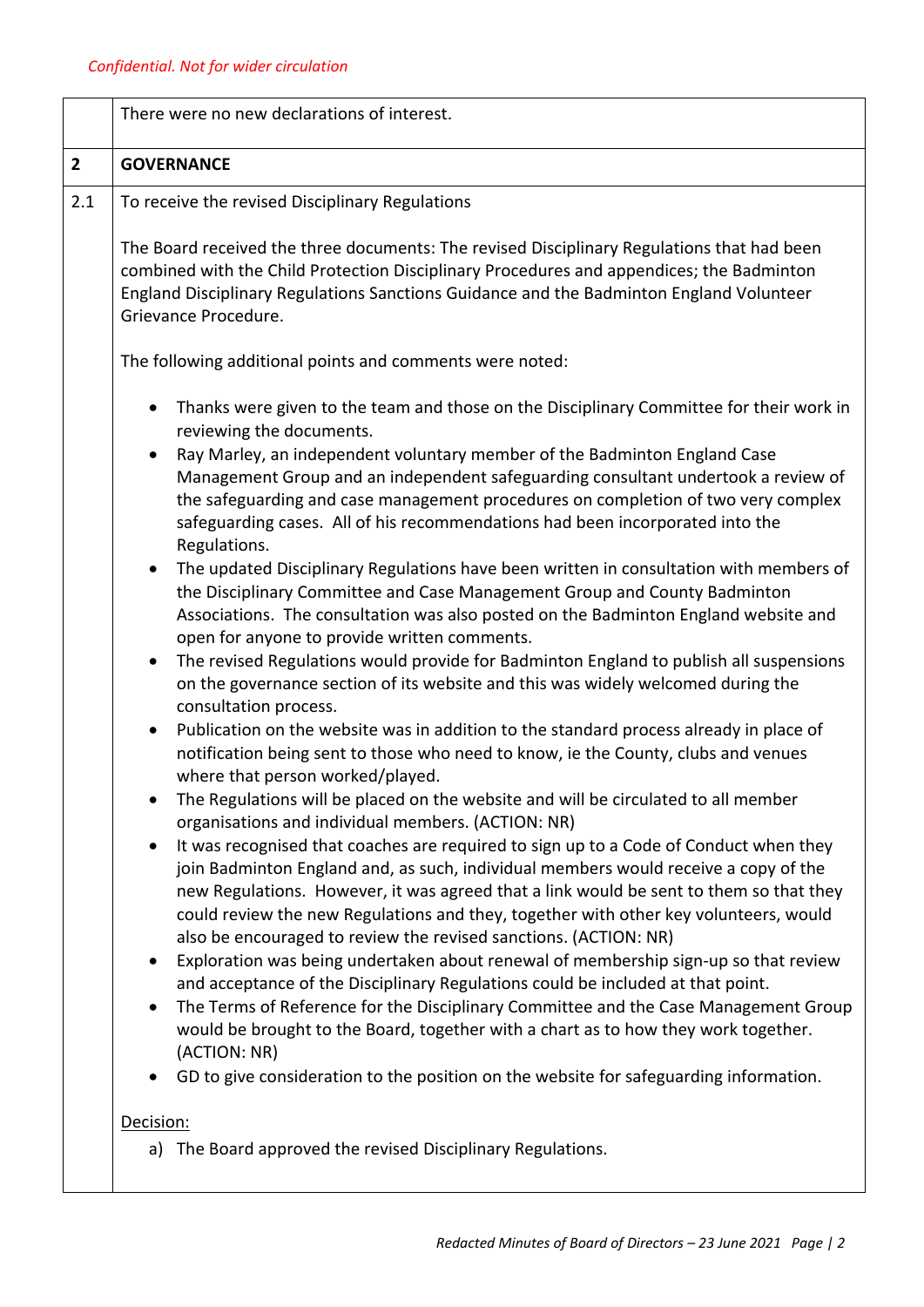|      | Please refer to the Action Items Register for updated actions (appended).                                                                                                                                                                                                                                                                                                                                                                                                                                                                                                                                                                                                                                                                                                                                                                                                                                                                                                                 |  |  |  |
|------|-------------------------------------------------------------------------------------------------------------------------------------------------------------------------------------------------------------------------------------------------------------------------------------------------------------------------------------------------------------------------------------------------------------------------------------------------------------------------------------------------------------------------------------------------------------------------------------------------------------------------------------------------------------------------------------------------------------------------------------------------------------------------------------------------------------------------------------------------------------------------------------------------------------------------------------------------------------------------------------------|--|--|--|
| 2.1i | [REDACTED]                                                                                                                                                                                                                                                                                                                                                                                                                                                                                                                                                                                                                                                                                                                                                                                                                                                                                                                                                                                |  |  |  |
| 2.2  | To discuss further the organisation culture and values:                                                                                                                                                                                                                                                                                                                                                                                                                                                                                                                                                                                                                                                                                                                                                                                                                                                                                                                                   |  |  |  |
|      | Following the separate meetings of the Board and CMT with the facilitator, it was encouraging to<br>see that there was broad agreement from both groups around three key areas:                                                                                                                                                                                                                                                                                                                                                                                                                                                                                                                                                                                                                                                                                                                                                                                                           |  |  |  |
|      | 1. Responsibilities and role of the Board.<br>2. A need for greater collaboration. Need to get the best out of the relationships between<br>Board and CMT.<br>3. Information flow between Board and CMT must be improved                                                                                                                                                                                                                                                                                                                                                                                                                                                                                                                                                                                                                                                                                                                                                                  |  |  |  |
|      | [REDACTED]                                                                                                                                                                                                                                                                                                                                                                                                                                                                                                                                                                                                                                                                                                                                                                                                                                                                                                                                                                                |  |  |  |
|      | Values:                                                                                                                                                                                                                                                                                                                                                                                                                                                                                                                                                                                                                                                                                                                                                                                                                                                                                                                                                                                   |  |  |  |
|      | The current values were written in 2012 and the work to construct them had been<br>delegated to a representation of staff, at all levels, with the exception of senior<br>management. The final draft was presented to Board for approval, by the staff<br>representation. This had been a great project for staff and enjoyed by them. It was also<br>recognised that this was a great way of ensuring buy-in from all staff.<br>The values needed to be reviewed as part of this process - our values should reflect the<br>$\bullet$<br>way we want the people in our organisation to behave. Is the Board the best group to<br>decide what those values/behaviours should be or should it be the people working within<br>the organisation who should establish and drive this?<br>Consider how the organisation might want to be perceived externally. The Board had<br>undertaken some previous work in January 2020 about thinking on the kind of<br>organisation we wanted to be. |  |  |  |
|      | [REDACTED]                                                                                                                                                                                                                                                                                                                                                                                                                                                                                                                                                                                                                                                                                                                                                                                                                                                                                                                                                                                |  |  |  |
| 3    | AoB                                                                                                                                                                                                                                                                                                                                                                                                                                                                                                                                                                                                                                                                                                                                                                                                                                                                                                                                                                                       |  |  |  |
| 3.1  | To receive an update on BWF plans to introduce a Para Badminton World Circuit from 2022                                                                                                                                                                                                                                                                                                                                                                                                                                                                                                                                                                                                                                                                                                                                                                                                                                                                                                   |  |  |  |
|      | The Badminton World Federation are seeking to introduce a world tour equivalent for<br>para badminton from 2022.                                                                                                                                                                                                                                                                                                                                                                                                                                                                                                                                                                                                                                                                                                                                                                                                                                                                          |  |  |  |
|      | The feasibility of this was being explored and there was clearly an appetite within the<br>organisation from discussions with the Chairs of the two Advisory Boards and the<br>Chairman of the Board. Discussions had been held with various potential hosts, venues<br>and funding partners.                                                                                                                                                                                                                                                                                                                                                                                                                                                                                                                                                                                                                                                                                             |  |  |  |
|      | The preferred venue currently was EIS, Sheffield and the Chief Executive planned to<br>$\bullet$<br>discuss this with Sheffield City Council at an upcoming meeting.                                                                                                                                                                                                                                                                                                                                                                                                                                                                                                                                                                                                                                                                                                                                                                                                                      |  |  |  |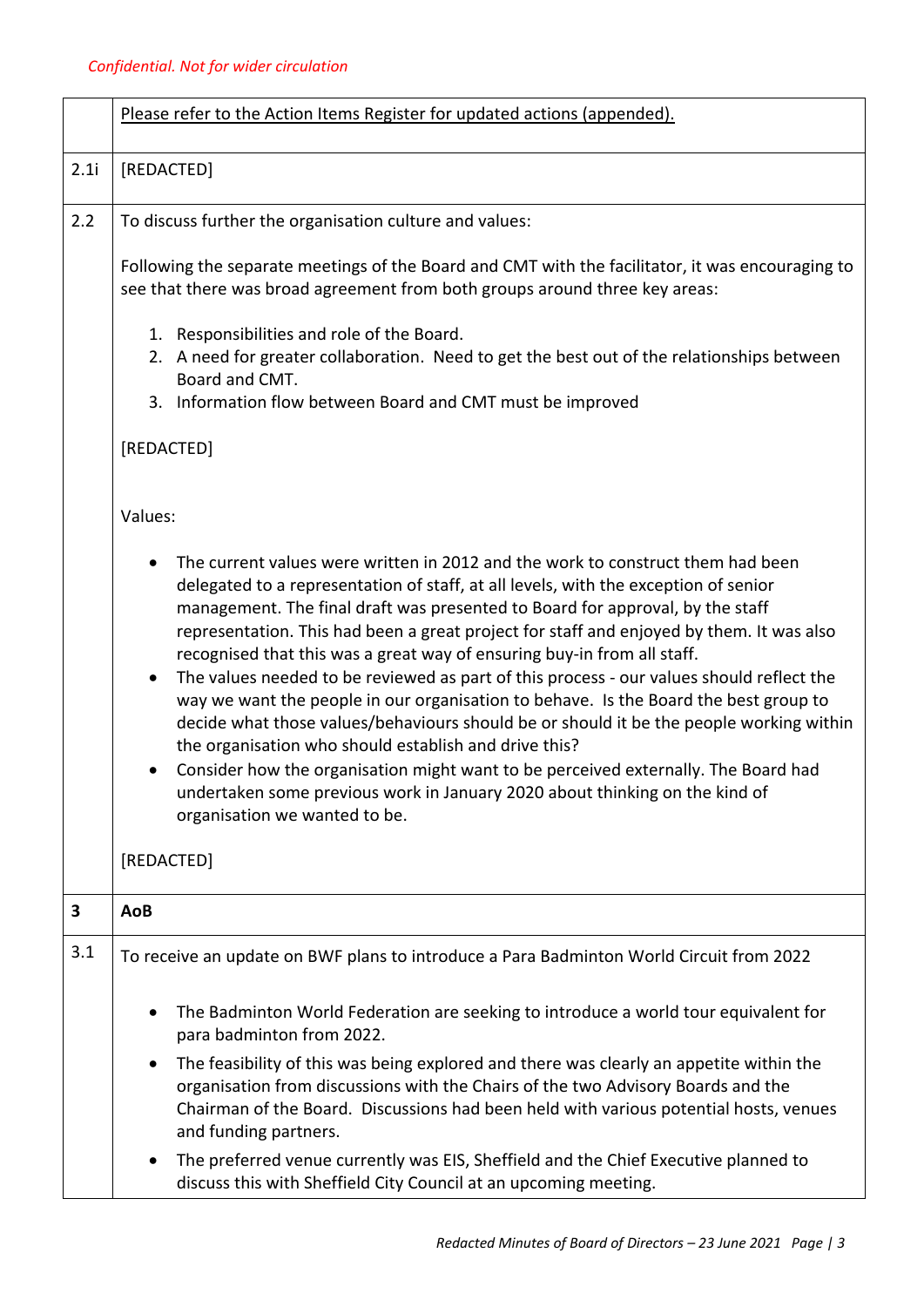|     | The Chief Executive was currently exploring the possibility of co-hosting the event with<br>the Four Nations group, so each would host one in turn. (ACTION: AC)                                                                                                                                             |  |
|-----|--------------------------------------------------------------------------------------------------------------------------------------------------------------------------------------------------------------------------------------------------------------------------------------------------------------|--|
|     | This event would support much of the current work including the EDI strategy and the<br>$\bullet$<br>Para Badminton Pathway.                                                                                                                                                                                 |  |
|     | The Board agreed that the proposal sounded very good and looked forward to receiving<br>the proposal at the next meeting.                                                                                                                                                                                    |  |
|     | A formal proposal would be brought forward to the Board meeting in July.                                                                                                                                                                                                                                     |  |
| 3.2 | To receive an update on selection for the Tokyo 2020 Olympic and Paralympic Games                                                                                                                                                                                                                            |  |
|     | Jack Shepherd and Dan Bethel had been selected to represent GB at the Paralympics. A<br>$\bullet$<br>bi-partite application had been submitted for Krysten Coombes and the selection for<br>Martin Rooke was also currently awaited.                                                                         |  |
|     | The Olympic Selection had been undertaken and the following had been chosen to<br>represent GB:                                                                                                                                                                                                              |  |
|     | Toby Penty - men's singles                                                                                                                                                                                                                                                                                   |  |
|     | Kirsty Gilmour - women's singles<br>Lauren Smith/Chloe Birch - women's doubles                                                                                                                                                                                                                               |  |
|     | Lauren Smith/Marcus Ellis - mixed doubles                                                                                                                                                                                                                                                                    |  |
|     | [REDACTED]                                                                                                                                                                                                                                                                                                   |  |
| 3.3 | The Board were reminded of the AGM that was due to take place on Saturday 26 June at 2pm<br>and all Directors were welcome to attend.                                                                                                                                                                        |  |
| 3.4 | The 2 <sup>nd</sup> interviews for the Head of Marketing had been completed and an offer had been made<br>to the preferred candidate who was delighted to accept. The Head of People role was currently<br>being shortlisted and interviews were due to be held on 8 July.                                   |  |
| 3.5 | The revision of the Governance Code was due to be published on 2 July and a copy would be<br>circulated when available.                                                                                                                                                                                      |  |
| 3.6 | The Board were updated on hedging for the All England with regards to purchase of US Dollars<br>had been recently approved by the Finance and Risk Board and \$400K had been purchased at a<br>rate of 1.37. This would protect from exchange rate fluctuations on the amount of net paid out<br>to the BWF. |  |
|     |                                                                                                                                                                                                                                                                                                              |  |

The meeting closed at 6 pm